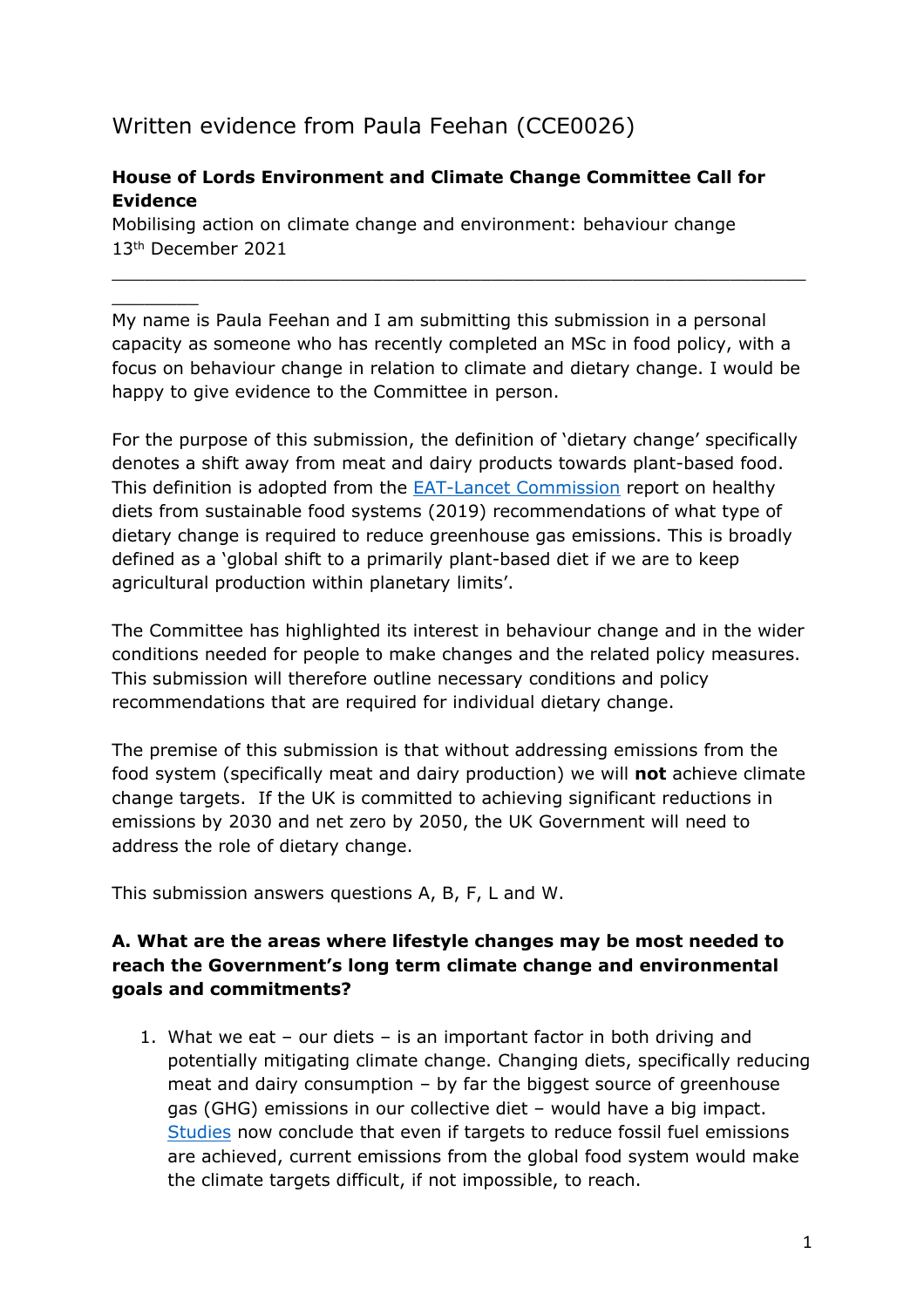- 2. The message is clear: without drastic reduction in the production and consumption of meat and dairy, there is little chance of avoiding dangerous levels of climate change. Given the potential of reducing meat and dairy consumption over time to yield substantial GHG reductions (not to mention the [co-benefits](https://eatforum.org/content/uploads/2019/07/EAT-Lancet_Commission_Summary_Report.pdf) of moving towards plant-based diets for public health and biodiversity), all available policy levers, covering all sectors of the economy will be needed to achieve reductions at the scale and pace required. This includes policies to promote individual dietary change.
- 3. However, this submission argues that the Government is currently part of a 'vicious cycle' of inaction. There is an alliance of interests that prevents an open discussion of the role of dietary change in mitigating climate change. The UK Government seems to be wary of being seen to infringe peoples' rights to make their own diet and lifestyle choices and to challenge the farming sector. Without strong messaging from Government, individuals feel less accountable for climate change in their own choices and lack access to reliable information about the impacts of those choices and possible trade-offs.
- 4. For this 'vicious cycle' to be replaced with a 'virtuous cycle' of action, the UK Government must break the cycle by adopting bold policy choices. Changing diet is challenging but not insurmountable and no more difficult than changing other behaviours needed to address the climate emergency. The UK Government must lead this behaviour change as it the only actor with the necessary resources (human and financial) to promote dietary change at the scale and pace required.
- 5. This must also work across Government departments. Dietary change needs a joined-up approach, as food consumption is relevant to a number of departments including the Department for Health and Social Care, the Department for Environment, Food and Rural Affairs, Department for Education and the Department of Business, Energy and Industrial Strategy.
- 6. The 'virtuous circle' of action enabling dietary change should involve: policies by the Government to build awareness of the impact of animal agriculture on the climate and also the co-benefits of dietary change, thus building a mandate for policy changes and Government intervention regarding individual diets, leading to an overall reduction in red meat and dairy consumption and reduction in GHG emissions.
- 7. Below is a diagrammatic representation of the current 'vicious cycle' of inaction and what is needed to move to a 'virtuous cycle' of action.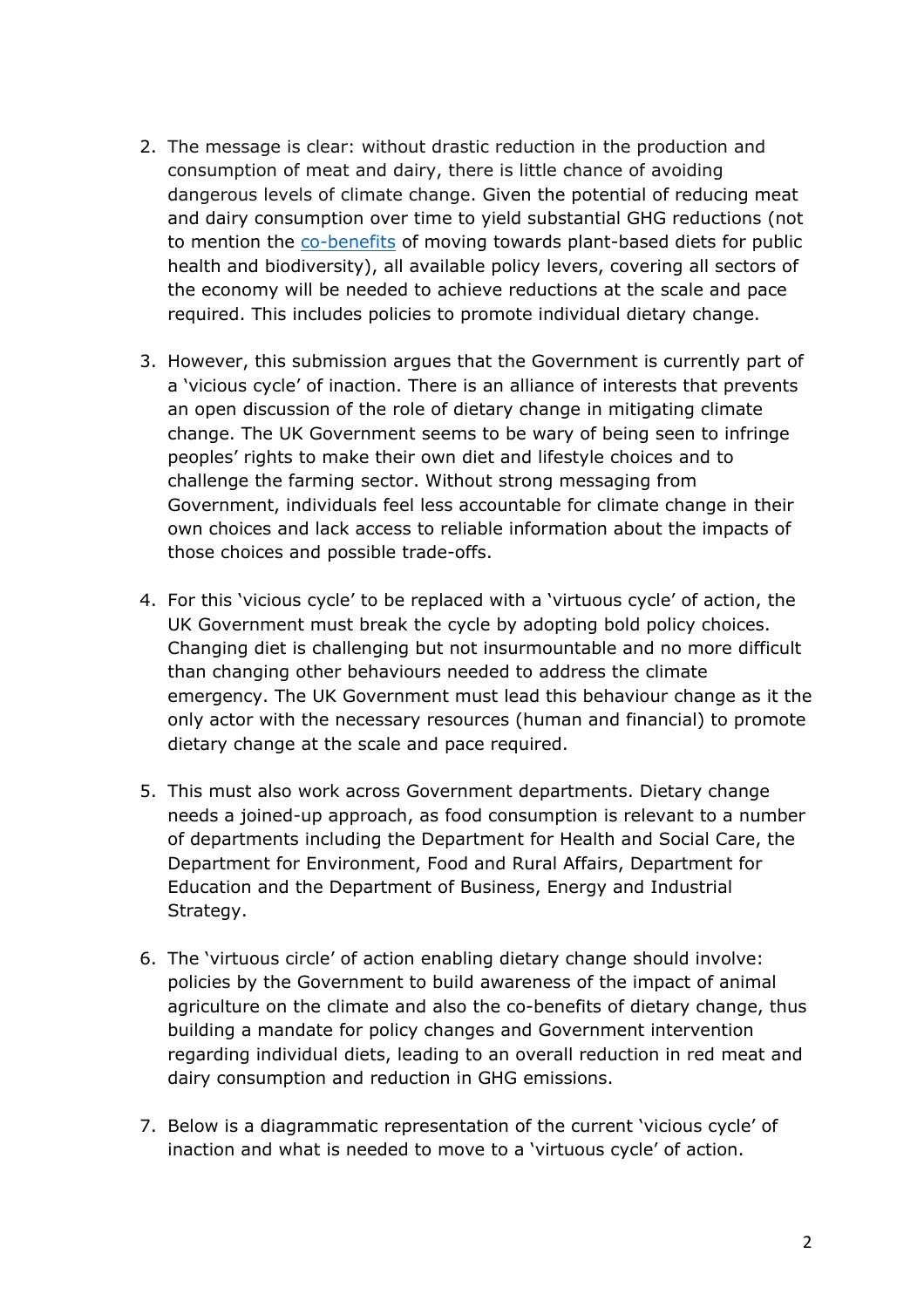

# **B. What is the UK's current level of concern regarding climate change and environment issue?**

- 8. The amount of media attention a specific issue attracts has an important 'agenda setting' effect and awareness of an issue can be a prerequisite for the public to take action and change behaviour. Two separate studies provide insight into the lack of coverage and connection made between dietary change and climate change in the western media.
- 9. Firstly, a study was conducted between 2006 and 2018 and analysed UK (Daily Telegraph and The Guardian) and US (New York Times and Wall Street Journal) media attention to animal agriculture's impact on climate change. [Kristiansen](https://www.tandfonline.com/doi/pdf/10.1080/17524032.2020.1805344) (2021) concluded that animal agriculture's contribution to GHG emissions did not feature strongly in articles and media coverage during this period, contributing to low public awareness of the link. They argue that this disproportionately low representation is an obstacle to more effective interventions to reduce meat consumption. The second study by [Happer](https://link.springer.com/article/10.1007/s12571-018-0877-1) [and](https://link.springer.com/article/10.1007/s12571-018-0877-1) [Wellesley](https://link.springer.com/article/10.1007/s12571-018-0877-1) (2016) analysed meat consumption, behaviour and the media environment and agrue that the absence of the meat-climate connection in mainstream debates is often taken by the public as an indication of low level of importance.
- 10.If the connection between animal agriculture and climate is not well understood within the public sphere, coupled with little media attention, this could be interpreted by the public as it not being that important and could therefore have consequences for behaviour change initiatives.

**F. What are the pros and cons and limitations of different frameworks and methods for promoting behavioural change?**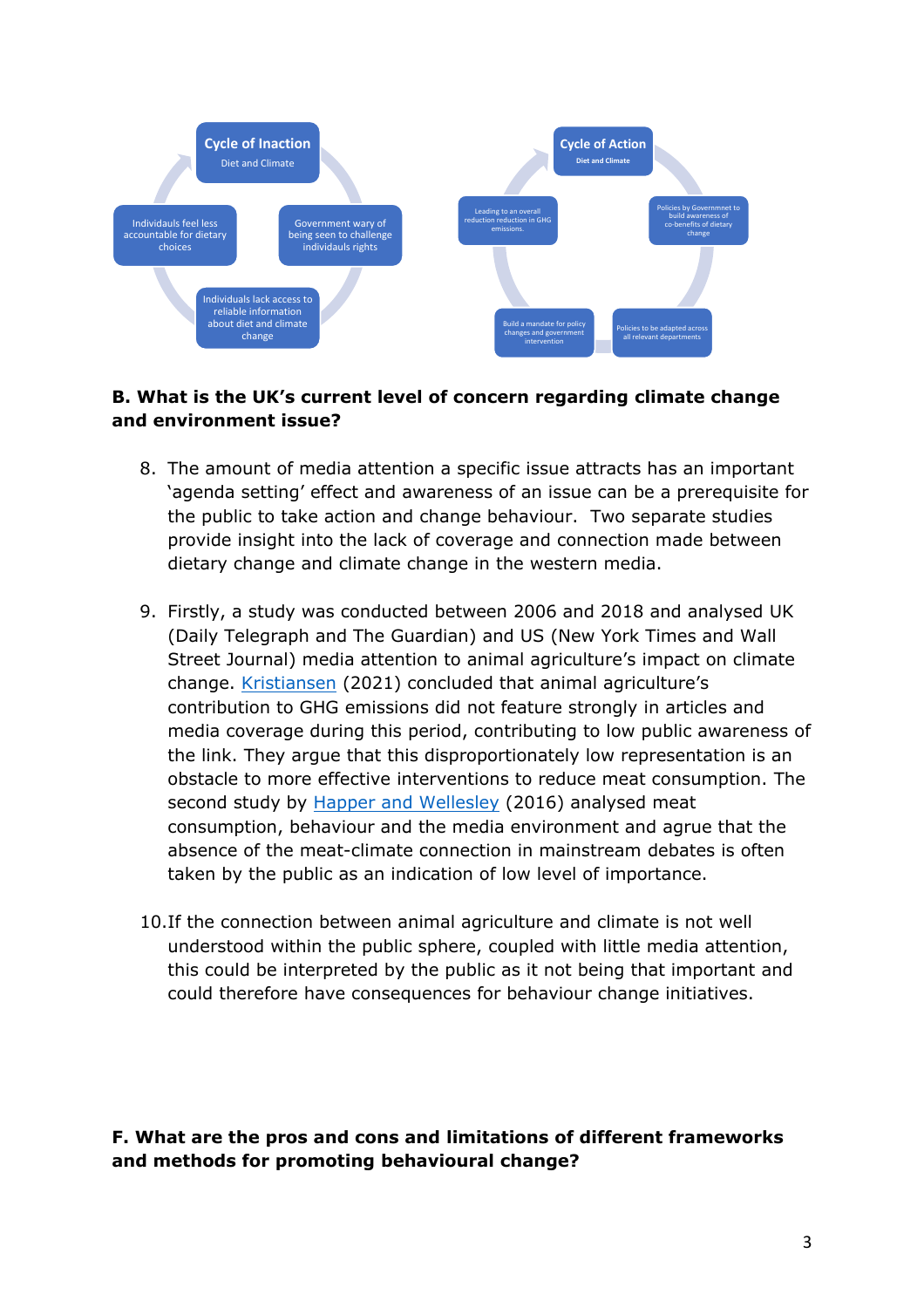11.The UK Government has so far shied away from decisive polices to reduce meat and dairy consumption and has adopted a 'nudge' approach such as positive reinforcement and indirect suggestions as ways to influence the behaviour and decision making of individuals. Considering the urgency of the climate emergency, decisive polices will be required to support dietary improvements at such a scale. [Behavioural](https://doi.org/10.1161/circulationaha.115.018585) [science](https://doi.org/10.1161/circulationaha.115.018585) suggests targeted dietary changes are unlikely to be achievable without comprehensive measures, including fiscal incentives and mandates.

## **L. Where could the focus of Government efforts on behaviour change add the most value?**

- 12.To reduce the harm caused to our climate by the current food system, UK citizens need to eat less meat and dairy. Government plays a critical role in this behaviour change. The UK Government needs to stop being passive and have the courage to talk directly about individuals' consumption. If governments reframe the issue and convey the climate, environmental and public health benefits arising from dietary change, this will create political consensus to support government interventions.
- 13.Reducing meat and dairy consumption will require government departments to work together to ensure policy coherence across health, agriculture, education and environment. The next section provides a suite of recommendations to successfully set this agenda and navigate these challenges. The recommendations focus on policy levers to change diets and divert production towards climate friendly food.

#### **Recommendation one:** *public education campaigns*

- 14.Dietary change requires education. Public education is a necessary first step in any wider strategy to reduce meat and dairy consumption. There is currently a gap between public understanding of the links between red meat and dairy about climate change. Public education messages need to be simple, meaningful and impactful about the need for dietary change. They need to focus not only on environmental impact but also on the cobenefits on health and nutrition of reducing red meat.
- 15.Advice and guidance on the benefits of plant-based proteins (as opposed to animal proteins) will need to be tailored to regional contexts. The media, as outlined above, also play an important role in increasing coverage of the impact of meat and dairy production on climate and public health. Awareness raising alone is only part of the solution, but it will be crucial for creating the conditions for effective policy.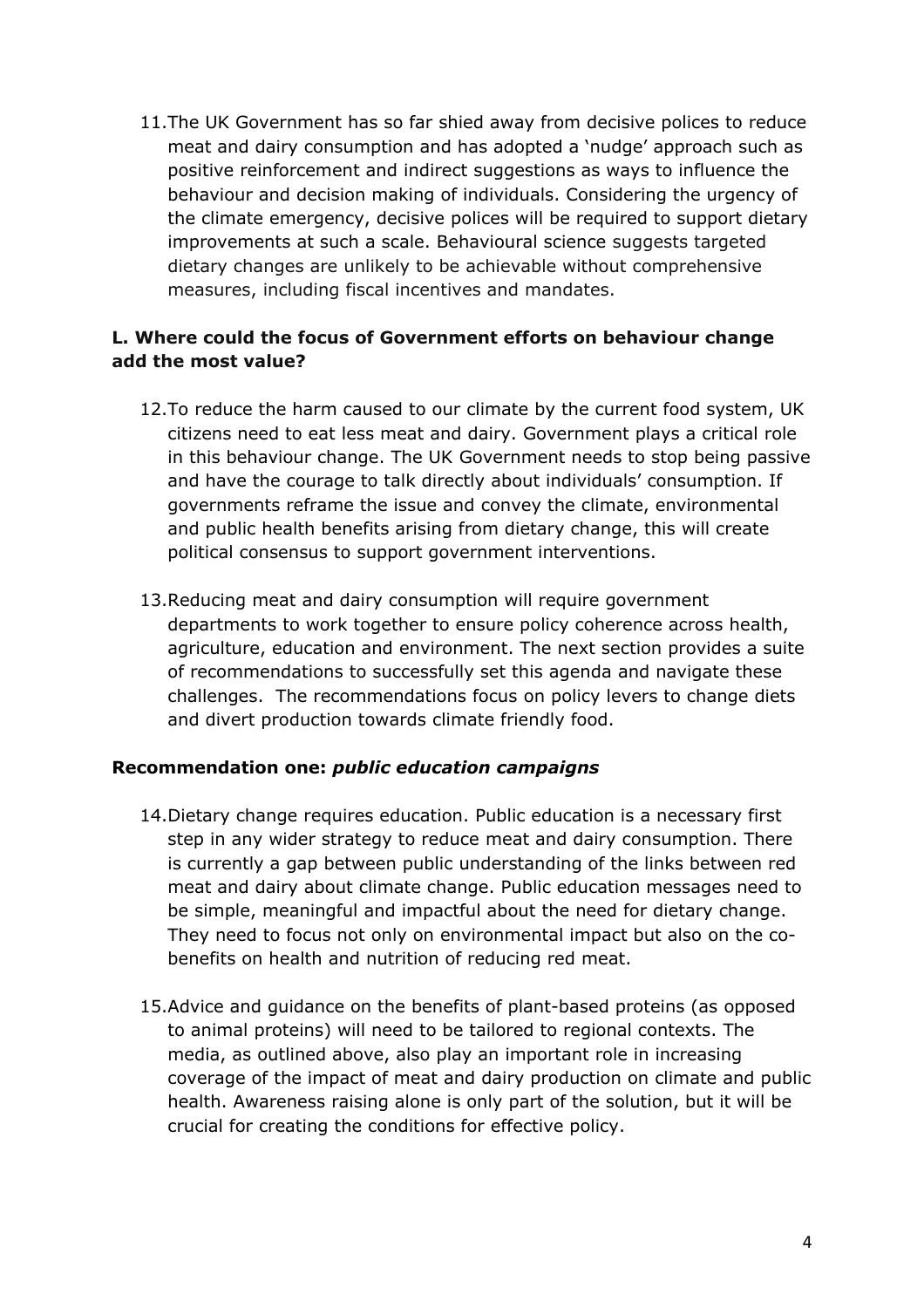*Actors to deploy recommendations:* Department for Environment, Food and Rural Affairs, Department for Education, Department for Health and Social Care.

#### **Recommendation two:** *National Food Strategy*

- 16.The [National](https://www.nationalfoodstrategy.org/) [Food](https://www.nationalfoodstrategy.org/) [Strategy](https://www.nationalfoodstrategy.org/), released in July 2021, clearly outlined the negative impact animal agriculture is having on the environment as well as our health. The strategy recommended that meat consumption be reduced by 30% by 2030. It however proposed the 30% target is met by "nudges" to behaviour and replacement of meat by plant-based alternatives. It has ruled out a meat tax.
- 17.The Government is due to respond to the National Food Strategy with a white paper in January 2022. Decisive policies to support dietary change will be needed to include the changes needed at scale. To achieve the necessary reduction in meat, the white paper should include a meat tax.
- 18.Taxing red meat would help to incorporate the cost of environmental and health externalities. Government already taxes harmful food products such as sugar, alcohol and tobacco, which has been an effective and proven way of changing consumer behaviour. A red meat tax would provide increased revenue to fund public health. Taxing red meat would prevent disease, improve public health and increase public revenue.

*Actors to deploy recommendations:* HM Treasury, Department for Environment, Food and Rural Affairs, Department for Education, Department for Health and Social Care, Department of Business, Energy and Industrial Strategy.

### **Recommendation three:** *label red meat and dairy to reflect environmental impact*

19.Mandatory labels on red meat and dairy should make explicit its environmental impact. Consumers require information to make informed choices at point of sale. Currently there is information on food products regarding sugar, salt and fat, which consumers use for guidance. However, information about the impact of red meat and dairy is minimal. Information on the environmental impact of food could underpin more sustainable policy choices regarding how much to tax and what to subsidise. For consumers, this would enable them to make informed choices based on cost savings as well as environmental efficiency.

*Actors to deploy recommendations*: Department for Environment, Food and Rural Affairs Department for Business, Energy and Industrial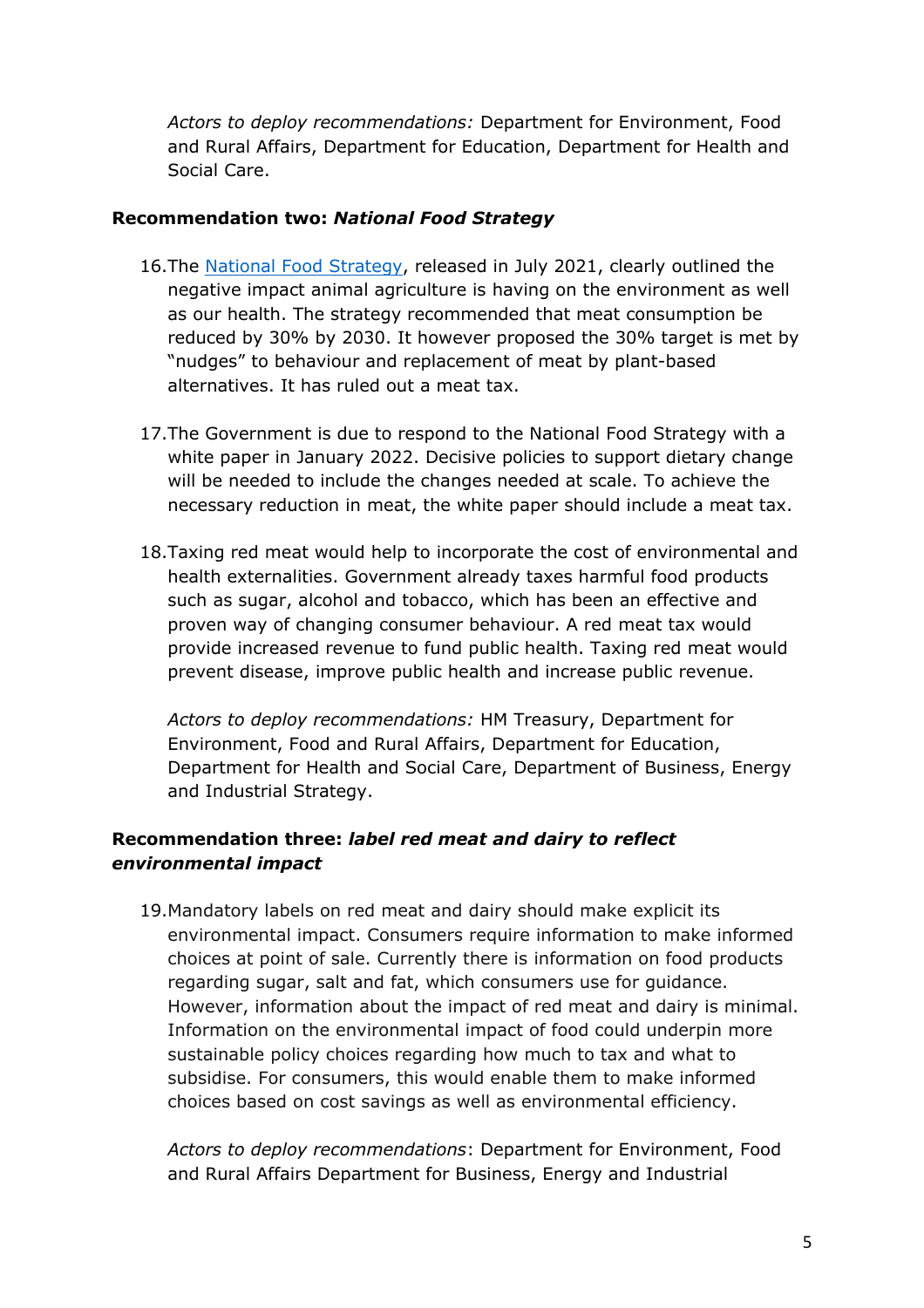Strategy, Department for Education, Department for Health and Social Care.

# **Recommendation four:** *dietary guidelines to reflect scientific evidence and government targets*

- 20.National dietary guidelines have been identified as a powerful policy tool in changing production decisions and consumption behaviours, and must reflect nutrition, health and environmental targets. National guidelines must integrate current scientific evidence relating to meat and dairy's environmental and health impact and cohere and align with nutritional goals and internationally agreed climate change targets.
- 21.Guidelines must include limits on red meat and dairy consumption and provide examples of alternative, sustainable plant-based options. Guidelines provided by international institutions such as WHO, FAO and IPCC could also be used to benchmark and assess consumption patterns globally.

*Actors to deploy recommendations:* Department for Business, Energy and Industrial Strategy, Department for Health, Department for Education

### **Recommendation five:** *reduce demand for meat and dairy through public procurement choices*

- 22.The Government should use its purchasing power and reach, via procurement choices within public services (schools, hospitals, prisons) to reduce demand and change dietary choices. It should facilitate sustainable and healthy eating within the public realm by increasing provision of plant-based protein.
- 23.There should be targeted public health promotion programmes and educational advice on the benefits of reducing meat and healthy eating campaigns. The public would then become more familiar with alternatives to meat and dairy, prompting new food habits at home for themselves and their families.

*Actors to deploy recommendations:* Department for Business, Energy and Industrial Strategy, Department for Health and Social Care, Department for Education.

**W. For behaviour change efforts, how effective is the co-ordination between government departments and the split of Ministerial and**